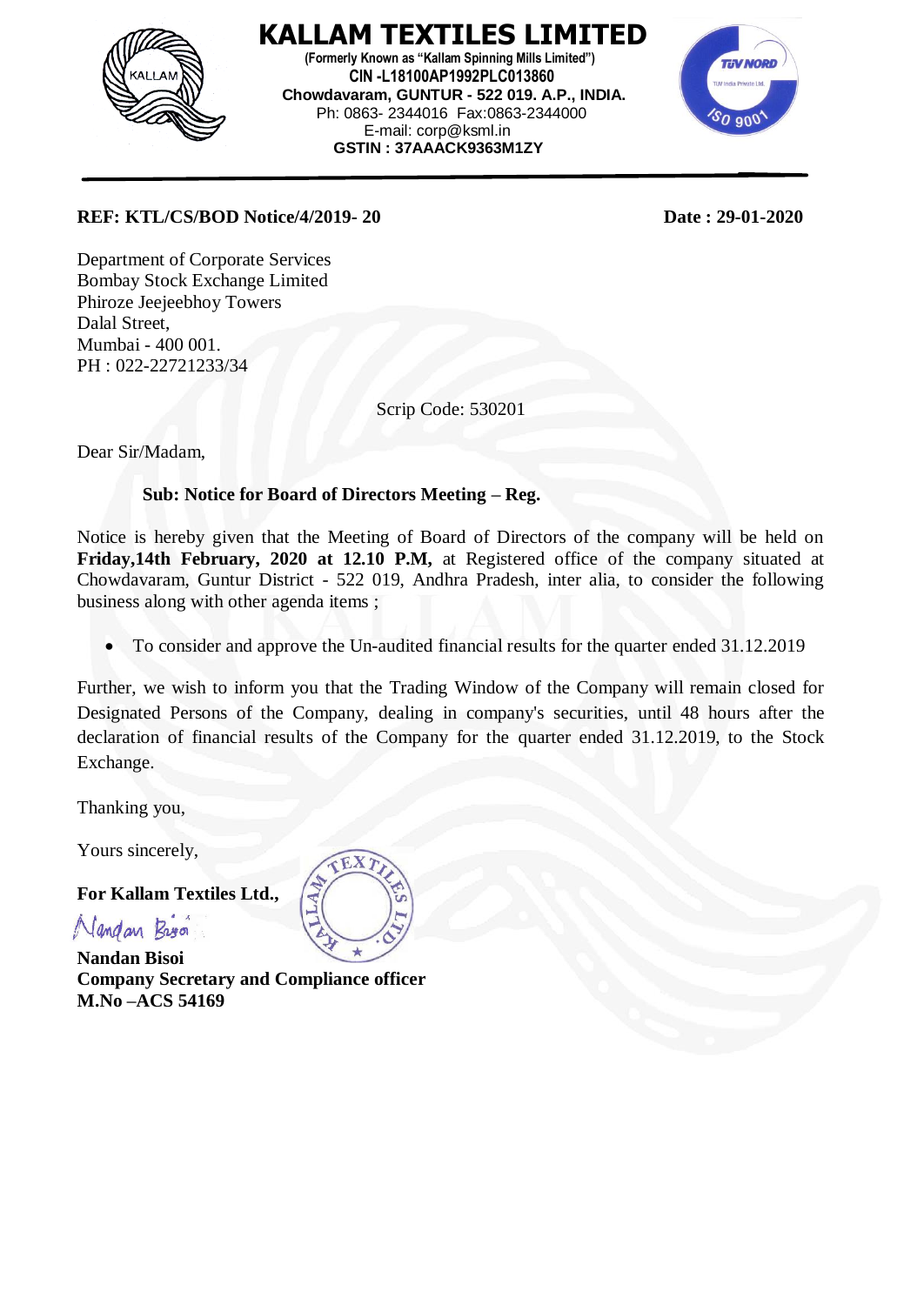

చుత్రోదయం: కరియుగం-5121 శాలివాహన తకం-1941 శ్రీ వాంధ్రమాన వికారి నామ సంవత్సరం శత్రరాయణం శిశకయుల మాఘమానం శుక్షవక్షం - తథి: శుద్ధ పంచమి ఉ.10.25 శుక్షత్రం: ఉత్రాభాధ మ.12.53 వర్ణం: రా.2.10 నుండి 3.56 వరకు - దుర్మహూర్తం: ఉ.10.00 నుండి 10.48 వరకు, తిరిగి మ.02.48 నుండి 03.36 వరకు - రాహుకాలం: మ.1.30 నుండి 3.00 వరకు - విశేషాలు: మదనపంచమి, శ్రీపంచమి

í.